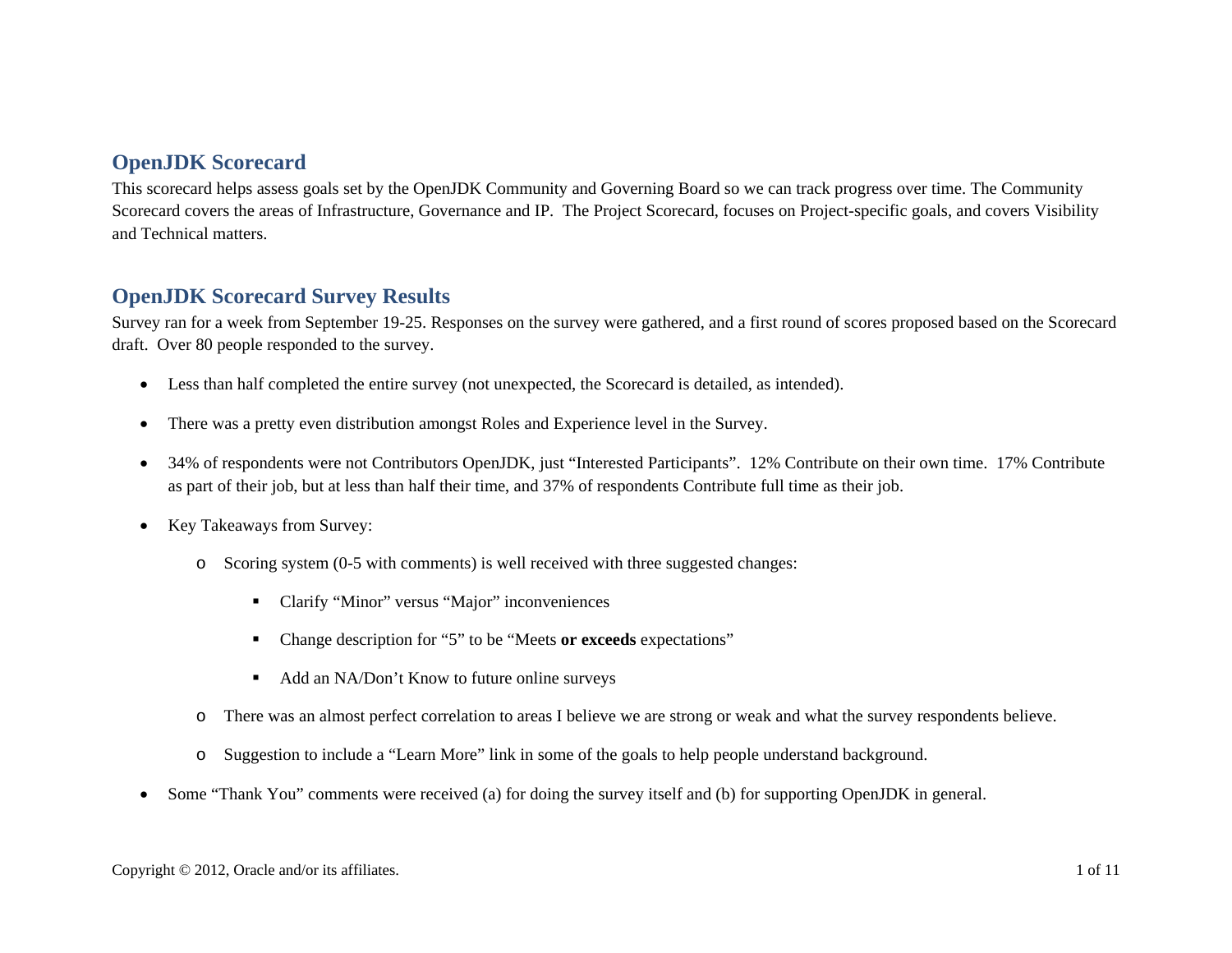# **OpenJDK Scorecard Scoring Methodology:**

|                | <b>Score Meaning</b>                                                                                                                                                                                |
|----------------|-----------------------------------------------------------------------------------------------------------------------------------------------------------------------------------------------------|
| $\bf{0}$       | Not Existent, no workarounds                                                                                                                                                                        |
|                | Workarounds exist, but are highly problematic.                                                                                                                                                      |
| $\overline{2}$ | OK, with major inconveniences. (Only specific people are able to work around the<br>issue, or specialized tools not widely available are required, or an inordinate amount of<br>time is required). |
| 13             | OK, with minor inconveniences. (Any participant could work around the issue given<br>available information/tools within a reasonable amount of time).                                               |
|                | Good, but improvements sought.                                                                                                                                                                      |
| k              | Meets or exceeds expectations.                                                                                                                                                                      |

Comments field will be used to justify the Score, and describe how to improve upon the score for the next round (if not clear by improving the issues noted in the comment).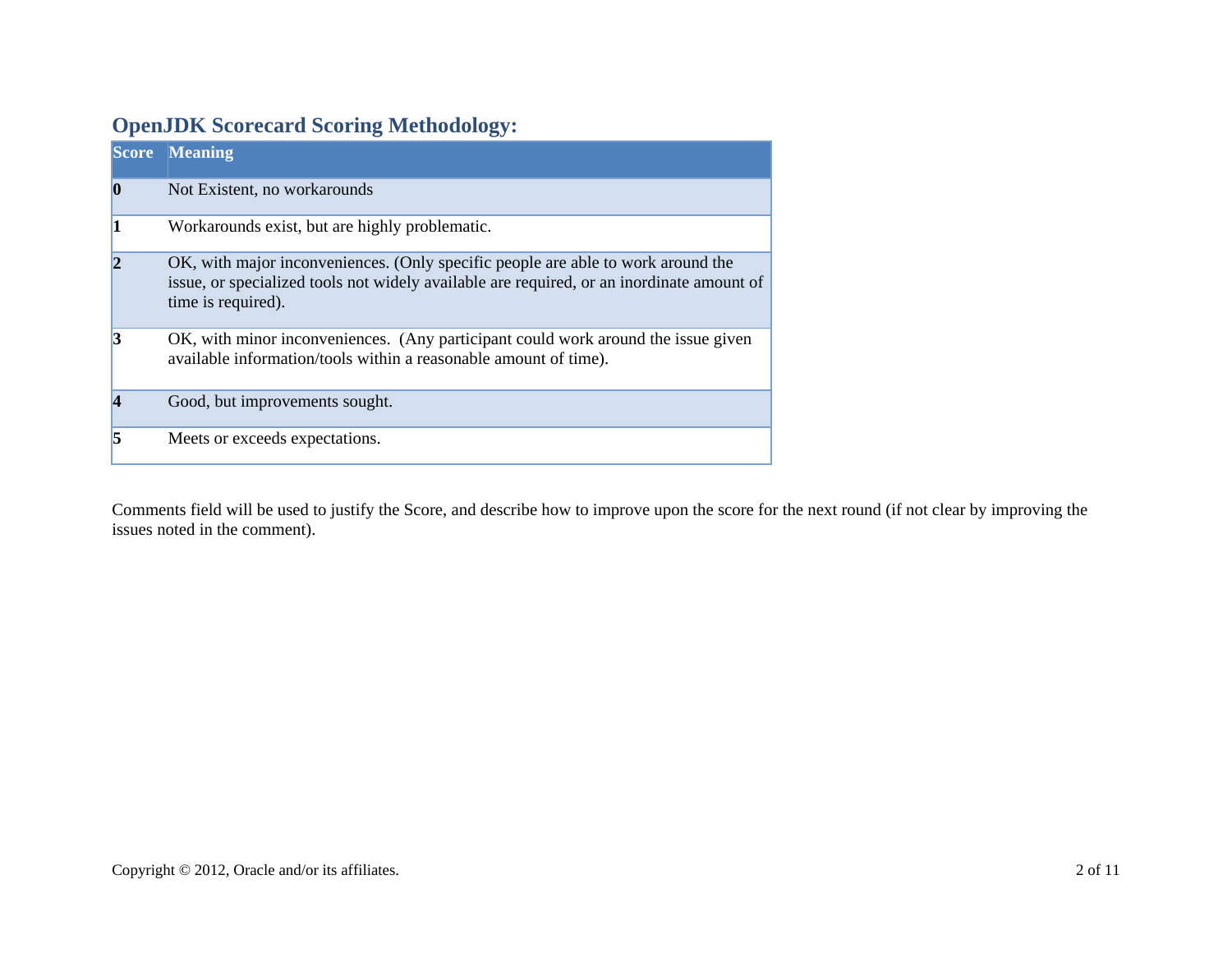## **Community Scorecard**

Proposed Score: Suggested score, proposed to the GB based on feedback from Oracle, and analysis of survey results. Note that it would be imprudent to only consider the average of the survey results too seriously given the spread of opinions, and those who might skew the survey up or down with ill considered clicks of 5's or 0's. Therefore, we look carefully at the median score, and the most popular score in the results as well.

Survey results X,Y,Z: X is the average weighted score, and Y is the median, Z is the most popular score. So "3.97, 4, 5" means the average score was 3.97, that the median was 4, but that 5 was selected more than any other

| <b>Infrastructure</b>                                     | <b>Proposed</b><br><b>Score</b> | <b>Survey</b><br><b>Results</b> | <b>Comments</b>                                                                                                                                                                                                                                                                                                          |
|-----------------------------------------------------------|---------------------------------|---------------------------------|--------------------------------------------------------------------------------------------------------------------------------------------------------------------------------------------------------------------------------------------------------------------------------------------------------------------------|
| <b>Project-Specific Infrastructure</b>                    |                                 |                                 |                                                                                                                                                                                                                                                                                                                          |
| Project source code and history are easily<br>accessible. | 5                               | 3.97, 4, 5                      | Projects are able to commit and push code, public is able to read<br>and consume code. Code archives are maintained. Mercurial is<br>generally well liked, and even detractors generally admit it's<br>tolerable. It can be a challenge to find the right Mercurial forests<br>without asking.                           |
| Projects are able to manage their SCM easily.             | $\overline{3}$                  | 3.68, 4, 4                      | Projects are able to create new forests, add new Committers and<br>manage repos, but usually require interacting with<br>ops@openjdk.java.net at Oracle to perform these tasks. Lead times<br>to make changes and have requests processed can vary<br>significantly.                                                     |
| An issue tracker is available to the entire<br>community. |                                 | 1.66, 1, 1                      | An issue tracker is available. The public is able to submit issues,<br>and read most issues. At the current time, only Oracle staff are<br>able to perform queries, manage bugs and the bug lifecycle. This<br>has required projects lead by non-Oracle Committers to seek<br>alternative locations to manage bug fixes. |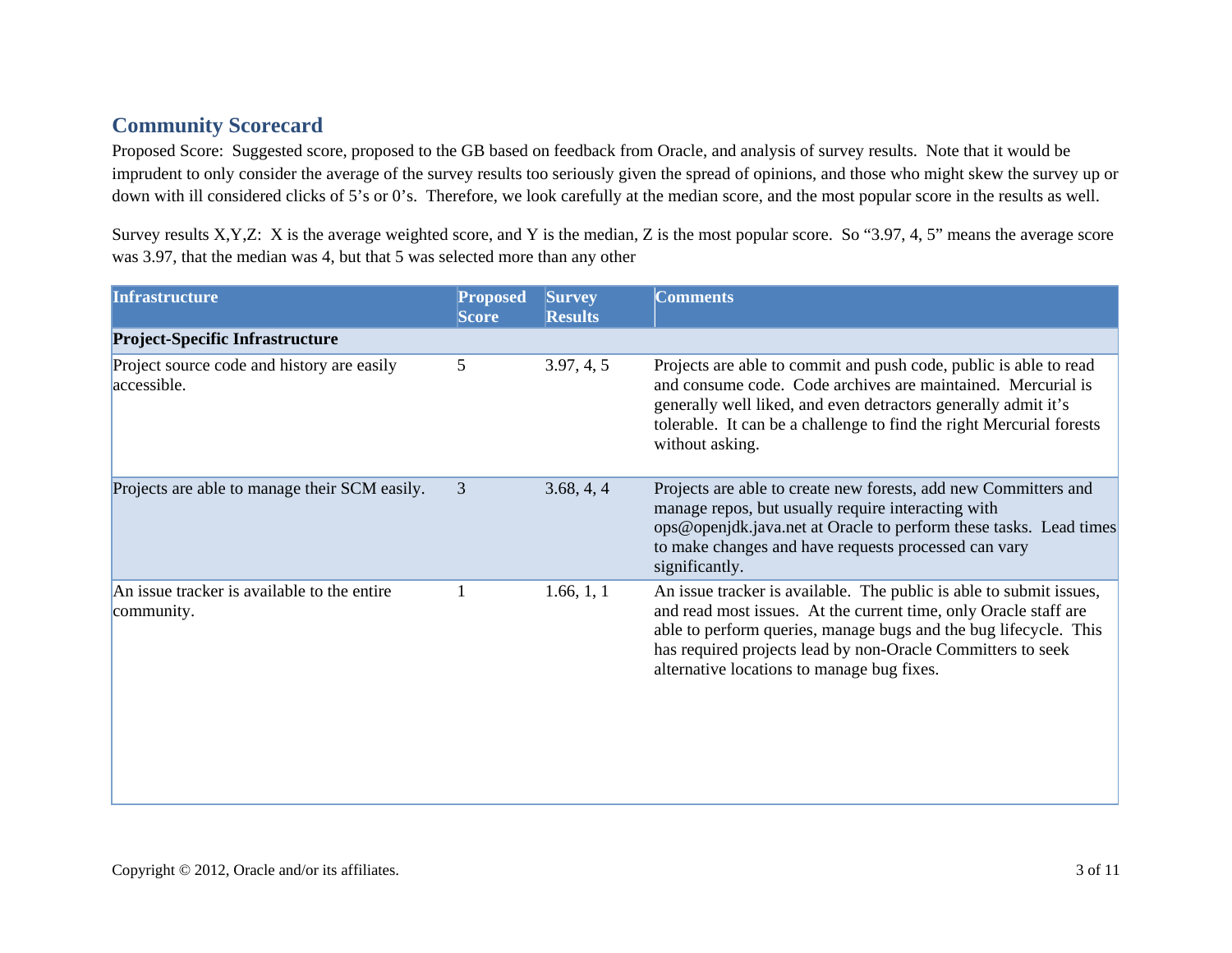| Public Code Review System is available to the<br>entire community.                        | 2              | 2.16, 2, 1 | cr.openjdk.java.net used for code display, approval handled by<br>email. More features would be possible if a newer technology<br>could be used.                                                                                                                                                                                                                                                               |
|-------------------------------------------------------------------------------------------|----------------|------------|----------------------------------------------------------------------------------------------------------------------------------------------------------------------------------------------------------------------------------------------------------------------------------------------------------------------------------------------------------------------------------------------------------------|
|                                                                                           |                |            |                                                                                                                                                                                                                                                                                                                                                                                                                |
| <b>Group and Project</b>                                                                  |                |            |                                                                                                                                                                                                                                                                                                                                                                                                                |
| Mailing List infrastructure is available.                                                 | 4              | 4.34, 5, 5 | Easy to use and generally well known mail tools available.<br>Archives are not easily searchable, and attachments can be<br>problematic. It would be helpful to better describe and group the<br>various lists for people new to OpenJDK.                                                                                                                                                                      |
| Project and Group members can easily edit web 2<br>pages.                                 |                | 2.6, 3, 4  | A process exists for Groups and Projects to have a web page<br>created. Unfortunately, only Oracle staff may currently edit<br>OpenJDK web pages, so non-Oracle staff must make requests to<br>ops@openjdk.java.net. This is problematic for Groups and<br>Projects that may not have Oracle Committers.                                                                                                       |
| Project and Group members can easily edit wiki 3<br>pages.                                |                | 2.77, 3, 4 | A wiki is available, but under different TOU than the rest of<br>OpenJDK, which is of concern to some participants.                                                                                                                                                                                                                                                                                            |
| Blog Aggregator is available.                                                             | $\overline{4}$ | 2.93, 4, 5 | A blog aggregator is in use. Technology used and process for<br>adding or removing bloggers could be improved.                                                                                                                                                                                                                                                                                                 |
| Infrastructure to manage voting is available.                                             | 4              | 2.76, 3, 4 | Voting occurs via email, which is a popular method in a number of<br>communities. One issue that rises frequently is ineligible people<br>tend to vote (not realizing they are ineligible), which can cause<br>some confusion when tabulating results.                                                                                                                                                         |
| It's easy for a newcomer to determine the vitality 3<br>of a particular Group or Project. |                | 2.27, 2, 3 | It is generally possible by monitoring mailing lists and other<br>project activity – or simply asking a Project or Group lead on the<br>relevant mailing list. However, there isn't a consistent manner<br>across groups and projects to determine liveness. Having a better<br>issue tracking system, and better enabling Projects to update their<br>web assets (webpage, wiki, etc) will help in this area. |
|                                                                                           |                |            |                                                                                                                                                                                                                                                                                                                                                                                                                |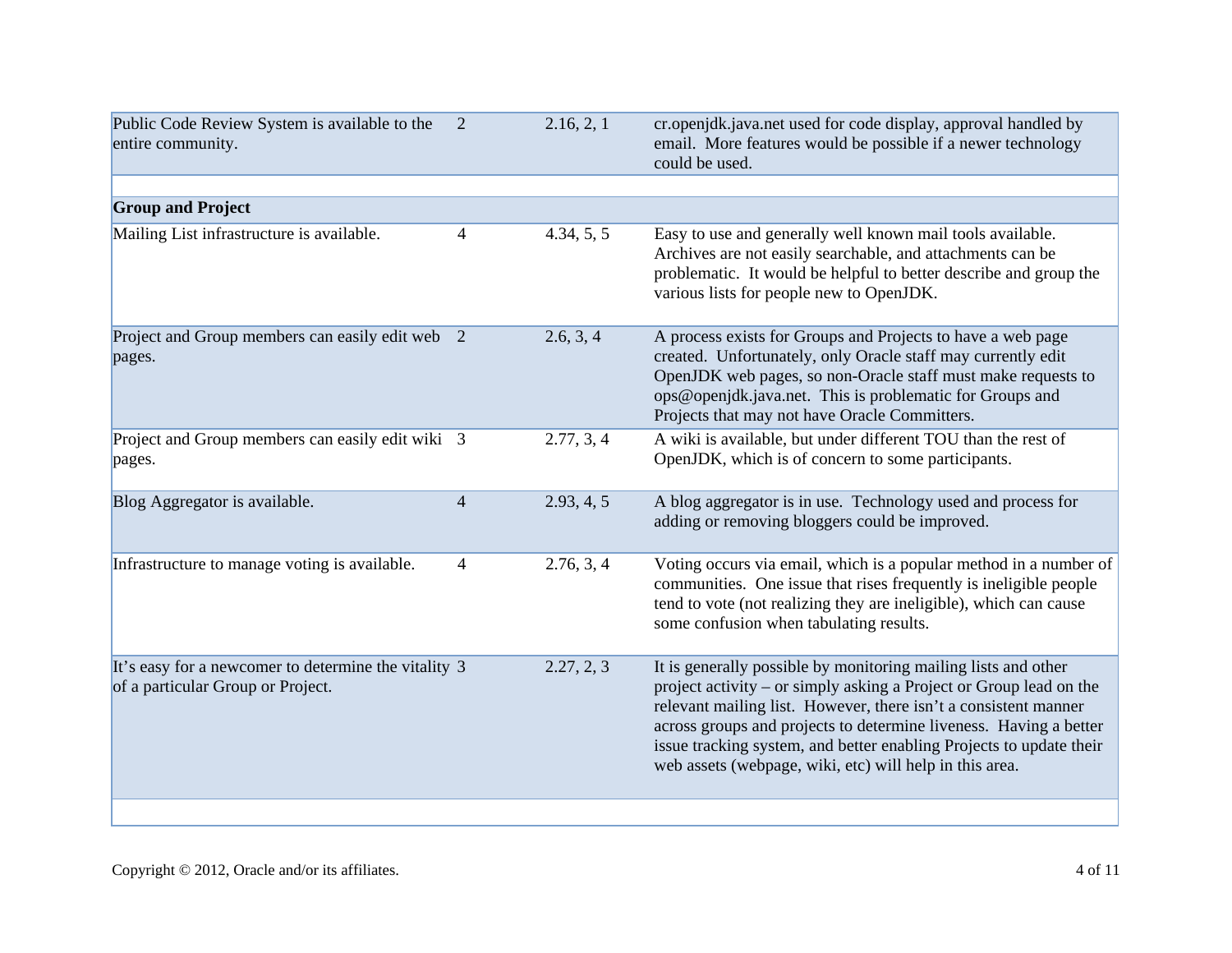| Governance                                                                                           | <b>Proposed</b><br><b>Score</b> | <b>Survey</b><br><b>Results</b> | <b>Comments</b>                                                                                                                                                                                                                                                                                                                                 |  |
|------------------------------------------------------------------------------------------------------|---------------------------------|---------------------------------|-------------------------------------------------------------------------------------------------------------------------------------------------------------------------------------------------------------------------------------------------------------------------------------------------------------------------------------------------|--|
| <b>Groups</b>                                                                                        |                                 |                                 |                                                                                                                                                                                                                                                                                                                                                 |  |
| Votes are transparent.                                                                               | 5                               | 4.46, 5, 5                      | As per the bylaws, elections have been run transparently. If<br>anything were to be improved, a summary of votes and results<br>could be posted somewhere other than email archives.                                                                                                                                                            |  |
| Quarterly Reports are published.                                                                     | $\overline{0}$                  | 1.84, 2, 0                      | To date, quarterly reports from Groups have not been published,<br>with rare exceptions (Build group, for example).                                                                                                                                                                                                                             |  |
|                                                                                                      |                                 |                                 |                                                                                                                                                                                                                                                                                                                                                 |  |
| <b>Governing Board</b>                                                                               |                                 |                                 |                                                                                                                                                                                                                                                                                                                                                 |  |
| Elected Seats are filled as per bylaws.                                                              | 5                               | 4.23, 5, 5                      | Elections have taken place on schedule, and candidates have been<br>nominated. Moreover, there are Observers, and the process for<br>adding observers is working as expected.                                                                                                                                                                   |  |
| Meetings occur with regular frequency as per<br>bylaws.                                              | 5                               | 2.86, 3, 5                      | The board meets more frequently, but at least once per quarter as<br>required.                                                                                                                                                                                                                                                                  |  |
| Governing Board meeting results are transparent. 3                                                   |                                 | 3.04, 4, 5                      | Minutes are being published, but there are frequently delays of<br>several months between the meetings and the minutes being posted.                                                                                                                                                                                                            |  |
| Open Meetings, or other venues for timely<br>community discussions, besides email, are<br>happening. | $\overline{2}$                  | 2.56, 4, 0                      | To date, no open meetings of the Governing Board have been held.<br>However, the appointed and elected board are easy to find and<br>approachable. There are several general "OpenJDK BOF" events<br>throughout the year with different OpenJDK Governing Board<br>Members participating where the public could attend and provide<br>feedback. |  |
| Annual Review is completed.                                                                          | $\mathbf{0}$                    | 2.11, 2, 0                      | It has only just been one year since the ratification of the OpenJDK<br>Bylaws. The Governing Board is currently surveying the landscape<br>and expects to do an annual review after JavaOne 2012.                                                                                                                                              |  |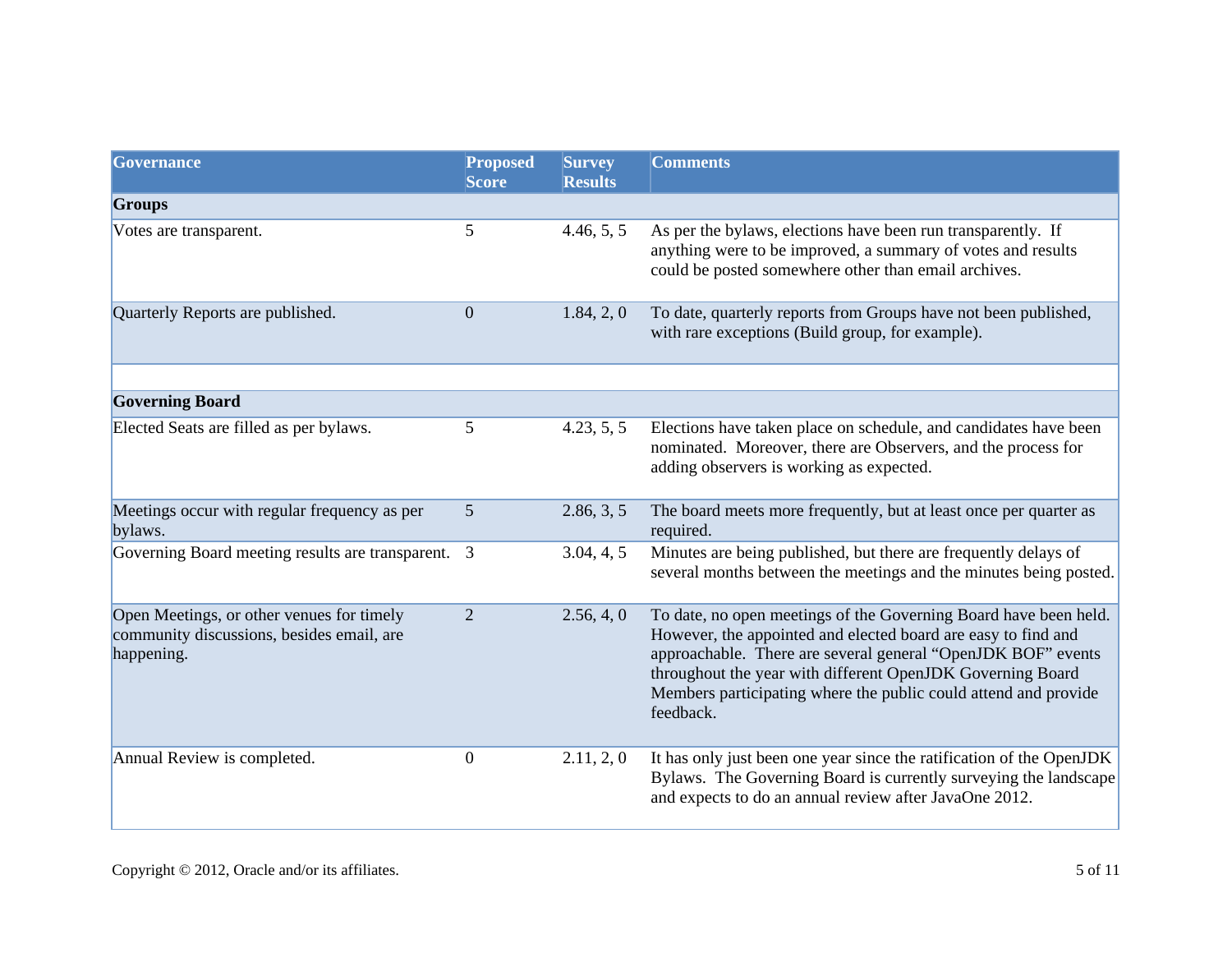| <b>Meritocracy - Progression of Roles</b>                                     |   |            |                                                                                                                                                                                                                                                                                                                                                                                                                                                          |
|-------------------------------------------------------------------------------|---|------------|----------------------------------------------------------------------------------------------------------------------------------------------------------------------------------------------------------------------------------------------------------------------------------------------------------------------------------------------------------------------------------------------------------------------------------------------------------|
| Each Role is attracting new Participants.                                     | 3 | 2.96, 3, 4 | In this case, we use a score of "2012 = $3$ ", and will adjust this<br>score up, or down, over time as we believe growth is increasing or<br>decreasing.<br>Given the current infrastructure and resources, we feel there is a<br>good number of new Participants and Projects joining the<br>ecosystem, and that individuals are free to evolve their Roles.<br>However, if successful, we should see increasing activity from the<br>current baseline. |
| New Participants can easily see what Roles and<br>progressions are available. | 3 | 2.90, 3, 4 | Aside from the Bylaws, limited resources are available explaining<br>the various roles and progressions.                                                                                                                                                                                                                                                                                                                                                 |
| Participants are progressing to the appropriate<br>Roles.                     | 3 | 2.60, 2, 2 | Given the limited visibility into what the various Roles are,<br>feedback for this goal is mixed. As with the initial goal in the<br>subsection, we will use "2012 = $3$ " as a baseline, and adjust up or<br>down based on progress of people being able to transition roles<br>YoY.                                                                                                                                                                    |
|                                                                               |   |            |                                                                                                                                                                                                                                                                                                                                                                                                                                                          |
| <b>Votes</b>                                                                  |   |            |                                                                                                                                                                                                                                                                                                                                                                                                                                                          |
| Voting Process is clear and well understood.                                  | 4 | 4.15, 4, 4 | Voting processes are described in the Bylaws and it's easy to get<br>quick answers to voting related questions. An FAQ or similar<br>resources would be all that's required to improve this area.                                                                                                                                                                                                                                                        |
| Public Voting on issues with results published, as 5<br>per the bylaws.       |   | 3.97, 5, 5 | Votes are happening in public, and transparently, as required. A<br>posted summary of vote results could be helpful to avoid needing to<br>search mail archives for results.                                                                                                                                                                                                                                                                             |

г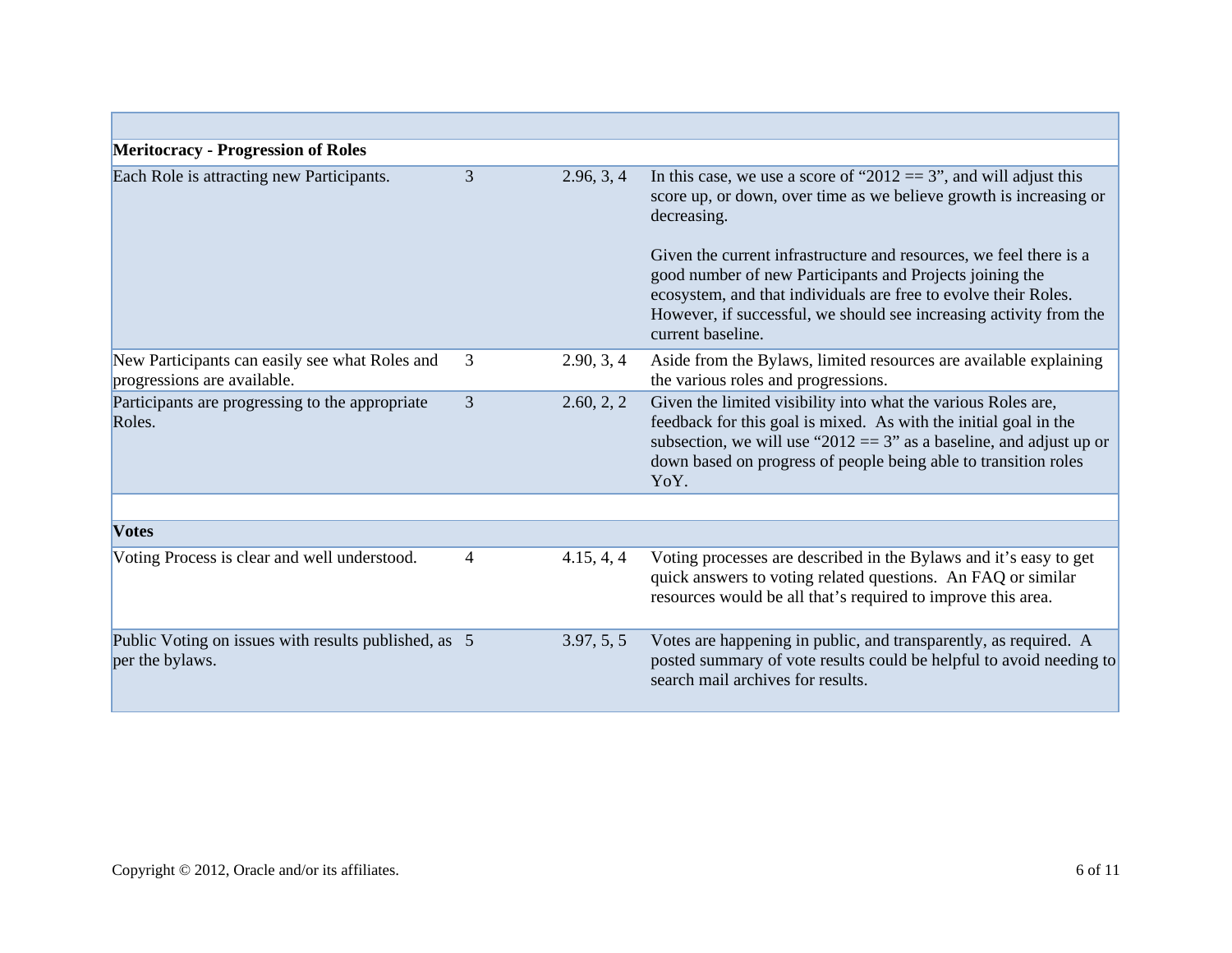| <b>Intellectual Property</b>                                                                   | <b>Proposed</b><br><b>Score</b> | <b>Survey</b><br><b>Results</b> | <b>Comments</b>                                                                                                                                                                                                                                                                                                                     |
|------------------------------------------------------------------------------------------------|---------------------------------|---------------------------------|-------------------------------------------------------------------------------------------------------------------------------------------------------------------------------------------------------------------------------------------------------------------------------------------------------------------------------------|
| <b>Licenses</b>                                                                                |                                 |                                 |                                                                                                                                                                                                                                                                                                                                     |
| All projects use FSF or OSI License.                                                           | 5                               | 3.96, 5, 5                      | Working as expected. Some concerns were raised that it's possible<br>for Oracle and related Licensees to distribute commercial<br>distributions based on OpenJDK sources. However, that is<br>intended. It is consistent with other communities, and OS licenses<br>that commercially licensed software be possible.                |
| Trademark License exists and is easily accessible. 5                                           |                                 | 3.75, 4, 5                      | OpenJDK Trademark license was recently updated. Some concerns<br>were raised that Oracle sole steward of the OpenJDK trademark,<br>however, that is intended.                                                                                                                                                                       |
| Terms of Use for Infrastructure are consistent.                                                | 3                               | 3.55, 4, 5                      | Progress has been made in this area, but some preferred<br>technologies (such as the Wiki) are still not consistent with<br>OpenJDK.                                                                                                                                                                                                |
| Policies for legal notices in source code are<br>documented.                                   |                                 | 2.95, 4, 5                      | Policies exist, but are not documented and require asking around.                                                                                                                                                                                                                                                                   |
| <b>Contributor Agreement</b>                                                                   |                                 |                                 |                                                                                                                                                                                                                                                                                                                                     |
|                                                                                                |                                 |                                 |                                                                                                                                                                                                                                                                                                                                     |
| Path for new Contributors to complete Contributor 3<br>Agreement is clear and working.         |                                 | 3.52, 4, 4                      | The Contributor Agreement process is well described and relatively<br>straight forward. However, processing times can vary and may<br>take up to a month, unless escalated by a Project Committer.                                                                                                                                  |
| It is easy to identify existing Contributors (people 4<br>covered by a Contributor Agreement). |                                 | 3.21, 3, 3                      | Contributors are listed on a publicly available on Signatories List<br>page. Project and Group Role affiliations are listed on the<br>OpenJDK Census page. However, it is not always clear to<br>Committers where this list is, and how to use it. Also, the<br>information can be sparse and requires follow up and clarification. |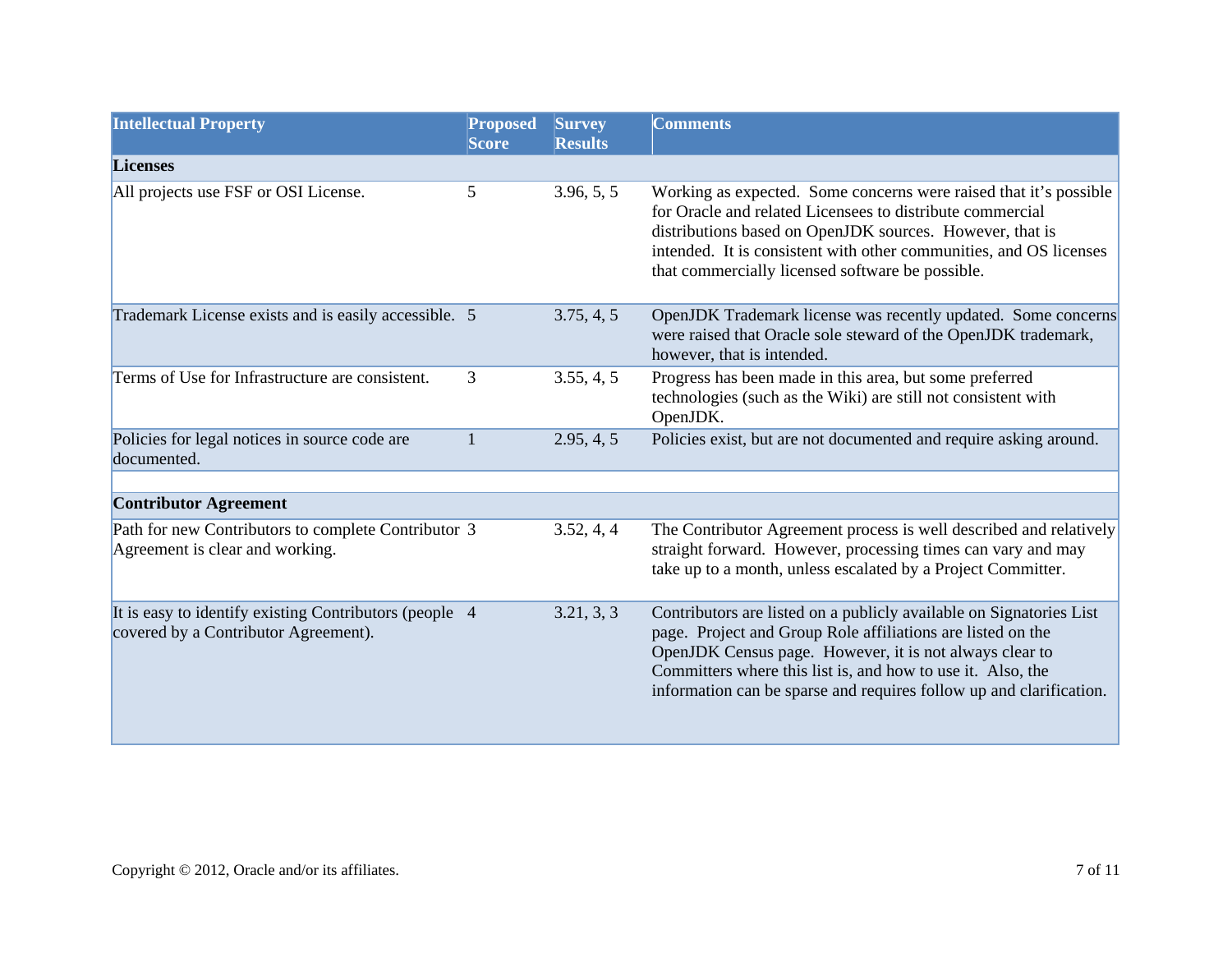| Ability for Contributors to handle Change in<br>Employment is clear and working. | $\overline{4}$ | 3.10, 3, 4 | Notwithstanding the issue about processing time, it is easy for<br>Individuals to continue their Role in OpenJDK should they wish to<br>do so, and their employer changes. However, this fact is not<br>readily clear and there may be confusion by Committers when it<br>happens. |
|----------------------------------------------------------------------------------|----------------|------------|------------------------------------------------------------------------------------------------------------------------------------------------------------------------------------------------------------------------------------------------------------------------------------|
|                                                                                  |                |            |                                                                                                                                                                                                                                                                                    |
| <b>IP Processes</b>                                                              |                |            |                                                                                                                                                                                                                                                                                    |
| Process for incorporating third-party libraries is<br>clear.                     |                | 2.09, 1, 1 | Currently, there is no process or method for Projects to add third-<br>party libraries to their code. When third party dependencies must<br>be added, only Oracle staff are able to do so, and the process for<br>them doing so is completely internal.                            |
| Process for asking IP-Related questions is clear.                                |                | 1.91, 1, 1 | Currently these discussions can only take place on relevant project<br>or discuss mailing lists. No guidelines or specific venues exists.                                                                                                                                          |
|                                                                                  |                |            |                                                                                                                                                                                                                                                                                    |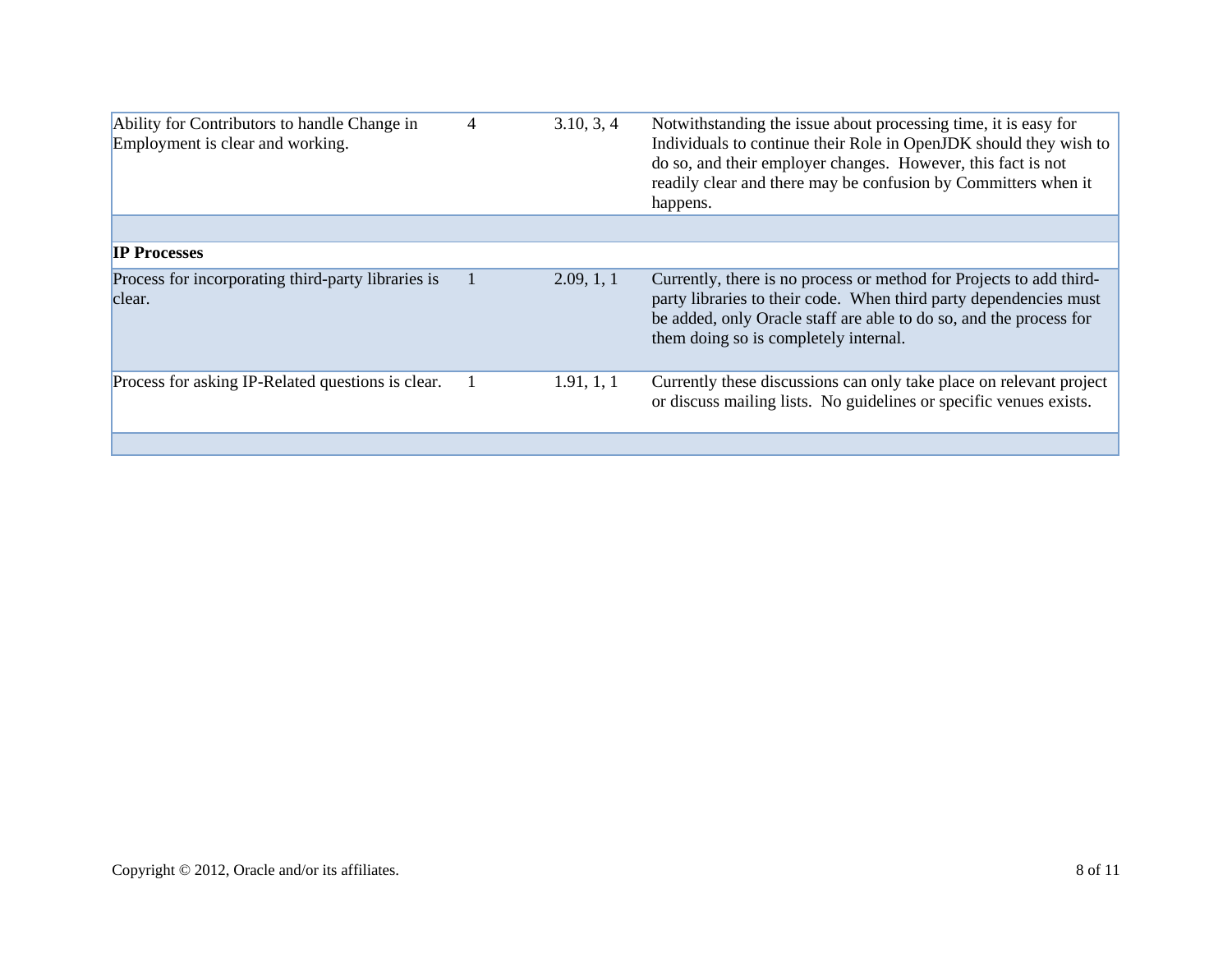## **JDK 7u & JDK 8 Project Scorecards**

Proposed Score: Suggested score, proposed to the GB based on feedback from Oracle, and analysis of survey results. Note that it would be imprudent to only consider the average of the survey results too seriously given the spread of opinions, and those who might skew the survey up or down with random clicks of 5's or 0's. Therefore, we look carefully at the median score, and the most popular score in the results as well.

Survey results X,Y,Z: X is the average weighted score, and Y is the median, Z is the most popular score. So "3.97, 4, 5" means the average score was 3.97, that the median was 4, but that 5 was selected more than any other

\*\*\* NOTE – Survey results for JDK 7u include only 3 completed scorecards so was not a big factor in determining proposed scores. The JDK 8 project had 15 completed scorecards, and feedback was more relevant.

| <b>Per-Project Scorecard</b>                                                                                       | <b>Proposed</b><br><b>Score (JDK)</b><br>7u / JDK 8 | <b>Survey Results</b><br>  <b>JDK</b> 7u / <b>JDK</b> 8 | <b>Notes</b>                                                                                                                                                                                                                                                    |
|--------------------------------------------------------------------------------------------------------------------|-----------------------------------------------------|---------------------------------------------------------|-----------------------------------------------------------------------------------------------------------------------------------------------------------------------------------------------------------------------------------------------------------------|
| <b>Visibility</b>                                                                                                  |                                                     |                                                         |                                                                                                                                                                                                                                                                 |
| JDK Enhancement Process (JEP) is helping identify $2/3$<br>interesting features.                                   |                                                     | 1.33, 1, 1/<br>3.00, 3, 3                               | The JEP process is in place. We seek ways to improve<br>quality of feedback, status of particular JEPs, and to<br>respond faster to proposed JEPs.                                                                                                              |
| Project Planning is publicly available and<br>observable.                                                          | 2/3                                                 | 1.33, 1, 1/<br>2.67, 3, 3                               | At this time, people who actively watch mailing lists are<br>usually able find and track progress and compare to<br>schedules. However, there is generally no single-source<br>summary location for this information, or agreed time<br>interval for reporting. |
| Design Decisions are publicly available and<br>observable.                                                         | 2/3                                                 | 1.67, 1, 1/<br>3.2, 3, 3                                | Design decisions are often spread accross various<br>resources, and not always publicly visible. In some cases,<br>JEPs and feedback on JEPs, besides being able to observe<br>JSR Expert Groups helps somewhat with visibility.                                |
| Projects are providing information on their<br>roadmaps, milestones, build, integration, and release<br>schedules. | 2/3                                                 | 3.00, 2, 2/<br>2.90, 3, 3                               | There have been improvements in JDK 8 with publishing<br>milestone, release and roadmap schedules but more<br>improvements are needed.                                                                                                                          |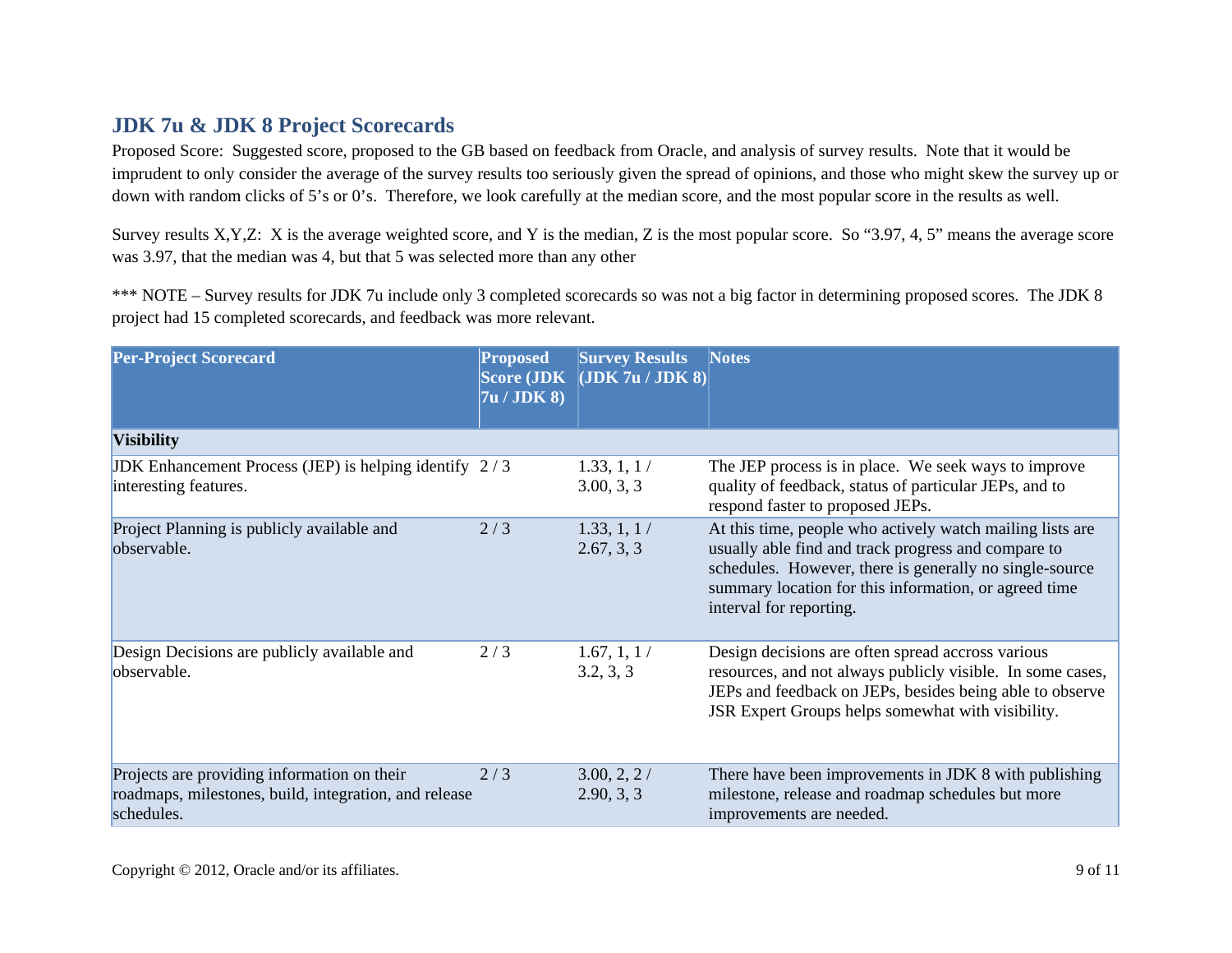| Relevant documentation is available and up to date. 4/4                             |     | 2.67, 3, 3/<br>2.80, 3, 4 | Documentation is available, but goes stale, more attention<br>is need to keep things current.                                                                                                                                                                                                                                                                                                                                                         |
|-------------------------------------------------------------------------------------|-----|---------------------------|-------------------------------------------------------------------------------------------------------------------------------------------------------------------------------------------------------------------------------------------------------------------------------------------------------------------------------------------------------------------------------------------------------------------------------------------------------|
| Identifying Project Leadership and determining how 3/3<br>to ask questions is easy. |     | 3.33, 3, 3/<br>3.70, 4, 4 | The OpenJDK Census page helps with this goal, but is not<br>well known or understood. A different view into the<br>Census (listing Projects, Groups and who fills the various<br>Roles) may help improve this score.                                                                                                                                                                                                                                  |
| Votes are transparent as per the bylaws.                                            | 5/5 | 3.33, 4, 4/<br>3.80, 4, 4 | Votes are happening transparently according to the bylaws.<br>A summary of vote results may save people from having to<br>mine mailing lists for results.                                                                                                                                                                                                                                                                                             |
| <b>Technical Matters</b>                                                            |     |                           |                                                                                                                                                                                                                                                                                                                                                                                                                                                       |
|                                                                                     |     |                           |                                                                                                                                                                                                                                                                                                                                                                                                                                                       |
| Project is easy to build.                                                           | 2/3 | 3.33, 3, 3/<br>3.18, 3, 3 | Several community participants have demonstrated it's<br>possible to do custom builds of OpenJDK. However, the<br>knowledge and resources are scattered and difficult to find.<br>Related tools for doing continuous build and integration<br>testing do not exist. The Infrastructure Project (sometimes<br>referred to as the "new build" Project) has offered<br>improvements, but still has a way to go to help a broader<br>set of Participants. |
| Project is easy to test.                                                            | 2/3 | 3.67, 4, 4/<br>2.5, 3, 3  | There are still internal tests and frameworks. This can<br>cause issues and delays with some projects when 3rd party<br>contributions must first be verified before going into a<br>mainline release. Some spec code requires additional<br>licenses – their availability and ease of access is scored<br>separately.                                                                                                                                 |